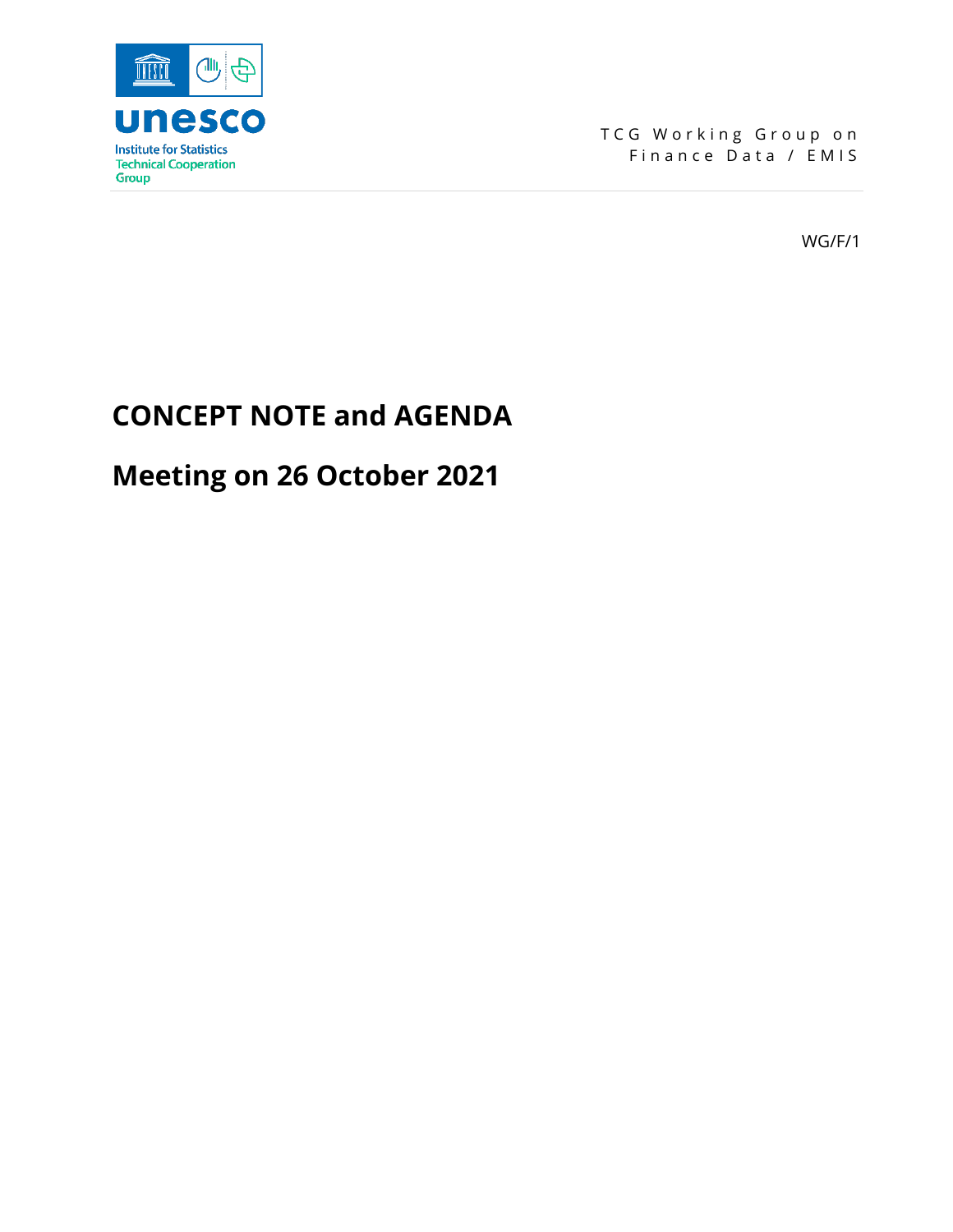## **Background**

The Technical Cooperation Group (TCG) Secretariat and the chair of the TCG working group on expenditure on educational data are pleased to convene you to the first meeting of the working group. This meeting will be an occasion to introduce the members of the groups to each other and engage in a collaboration and exchanges pertaining to the methodological aspects and use of household survey data. The meeting will precede the TCG 8<sup>th</sup> Meeting, during which the working group will be presenting to the members their progress, challenges, and work plan for 2021-2022.

During 2021 the UIS has progressed in combining available data sources to expand the coverage and improve the timeliness of global indicator 1.a.2 and related indicator of total public expenditure in education as percentage of GDP.

The session will focus on indicators 1.a.2 and concretely the progress in the work plan shared in TCG7, recent development regarding data collection and reporting.

#### **Indicator focus**

• 1.a.2. reporting of expenditure in education as percentage of total expenditure and total public expenditure in percentage of GDP.

### **Data collection**

Within this context, the UNESCO Institute for Statistics (UIS) has designed a set of user-friendly tools which help to compile national education data from different sources into relevant education levels and categories following international classifications to generate the most relevant indicators. The templates change the way of collecting data and offer the immediate possibility to see the value of the indicators. The templates were piloted in a few countries, as the UIS technical team met with national experts to explain and go through the process.

The developed templates also help countries to understand in a very transparent manner how the indicators are calculated following international methodologies. Countries can use the templates to transfer national data to international data and indicators without the need for many resources, and they can use them for national monitoring and policy discussion.

## **Objectives of the Meeting**

During the meeting on 26 October, members of the working group will:

- Update on progress on Workplan regarding global indicator 1.a.2 and discuss some proposal about the reporting.
- Discuss the recommended mechanisms for data collection beyond 2021.

On the basis of the discussion which will take place during the working group meetings, recommendations will be made to the TCG members during the 8<sup>th</sup> Meeting (TCG-8) on 2 November.